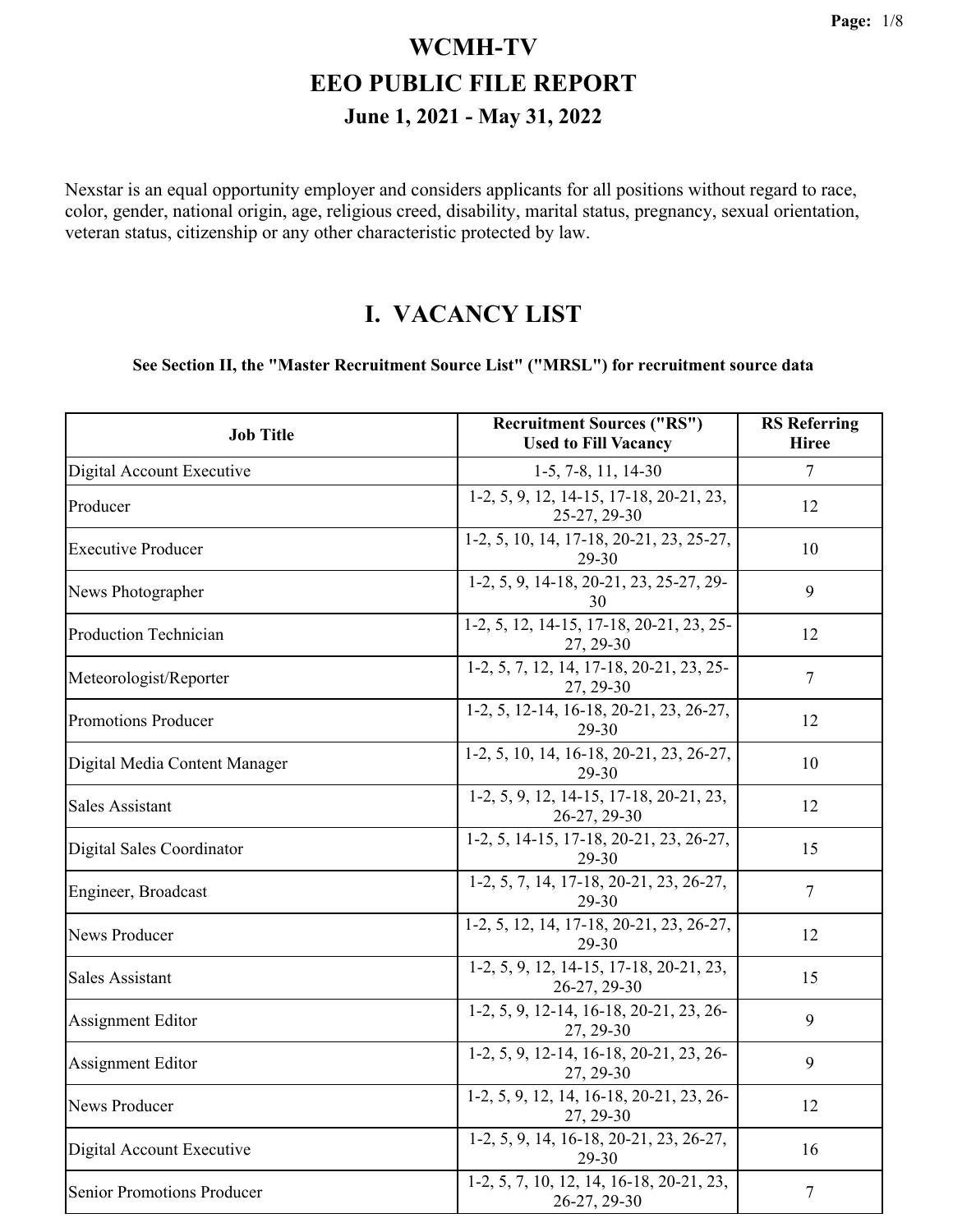Nexstar is an equal opportunity employer and considers applicants for all positions without regard to race, color, gender, national origin, age, religious creed, disability, marital status, pregnancy, sexual orientation, veteran status, citizenship or any other characteristic protected by law.

#### **I. VACANCY LIST**

#### **See Section II, the "Master Recruitment Source List" ("MRSL") for recruitment source data**

| <b>Job Title</b>                                 | <b>Recruitment Sources ("RS")</b><br><b>Used to Fill Vacancy</b> | <b>RS</b> Referring<br><b>Hiree</b> |
|--------------------------------------------------|------------------------------------------------------------------|-------------------------------------|
| <b>Sales Assistant</b>                           | 1-2, 5, 7, 9, 14, 16-18, 20-21, 23, 26-<br>27, 29-30             | 7                                   |
| <b>Executive Producer Digital Content</b>        | 1-2, 5-6, 10, 12, 14, 17-18, 20-21, 23,<br>26-27, 29-30          | 12                                  |
| Trending news digital reporter and site producer | 1-2, 5, 7, 9, 13-14, 17-18, 20-21, 23, 26<br>$-27, 29-30$        | $\overline{7}$                      |
| Breaking News Digital Reporter/Producer          | 1-2, 5, 9, 13-14, 17-18, 20-21, 23, 26-<br>27, 29-30             | 9                                   |
| <b>Commercial Production Assistant</b>           | 1-2, 5, 9, 14, 16-18, 20-21, 23, 26-27,<br>29-30                 | 16                                  |
| Digital Sales Manager                            | 1-2, 5, 10, 14, 16-18, 20-21, 23, 26-27,<br>29-30                | 10                                  |
| Reporter, Mulitmedia Journalist                  | 1-2, 5, 12, 14, 16-18, 20-21, 23, 26-27,<br>29-30                | 12                                  |
| News Photographer                                | 1-2, 5, 7, 10, 14, 16-18, 20-21, 23, 26-<br>27, 29-30            | 10                                  |
| <b>News Producer</b>                             | 1-2, 5, 10, 12, 14, 18, 20-21, 23, 26-27,<br>29-30               | 12                                  |
| <b>Chief Engineer</b>                            | 1-2, 5, 10, 14, 16, 18, 20-21, 23, 26-27,<br>29-30               | 10                                  |
| Assignment Editor                                | 1-2, 5, 9, 14, 16-18, 20-21, 23, 26-27,<br>29-30                 | 16                                  |
| Weekend Anchor/reporter                          | 1-2, 5, 7, 9-10, 14, 16-18, 20-21, 23, 26<br>$-27, 29-30$        | $\overline{7}$                      |
| Engineer, Broadcast                              | 1-2, 5, 9-10, 12, 14, 16, 18, 20-21, 23,<br>26-27, 29-30         | 10                                  |
| Breaking News Digital Reporter/Producer          | 1-2, 5, 7, 14, 16, 18, 20-21, 23, 26-27,<br>29-30                | $\overline{7}$                      |
| <b>Production Technician</b>                     | 1-2, 5, 7, 9, 12, 14, 18, 20-21, 23, 26-<br>27, 29-30            | 12                                  |
| News Photographer                                | 1-2, 5, 10, 14, 16, 18, 20-21, 23, 26-27,<br>29-30               | 10                                  |

\*The following recruiting sources were removed during the current term on June 1, 2021: RS#4/Cedarville State University Career Services;RS#5/Cleveland State University;RS#/9Grove City College;RS#12 International College of Broadcasting;RS#20/Native American Indian Center;RS#23/Ohio Center for Broadcasting;RS#25/Ohio State University Job Board;RS#29/Talent Dynamics

\*\* Nexstar did not actively distribute job vacancy notices to Indeed.com and LinkedIn. However, said sources re-posted some but not all of the Station's www.Nexstar.tv job vacancy notices without contacting or corresponding with Nexstar.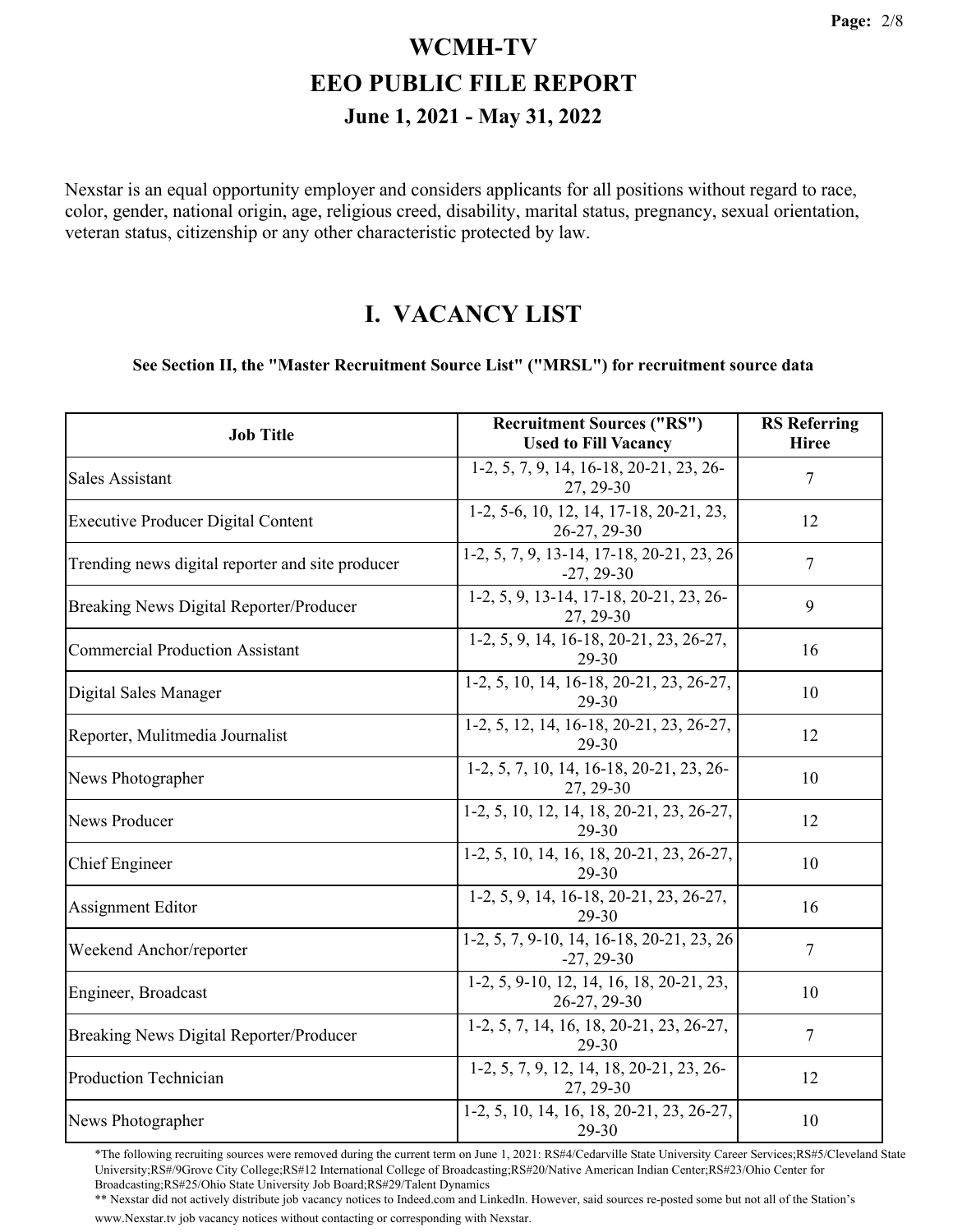| <b>RS</b><br><b>Number</b> | <b>RS</b> Information                                                                                                                                                                                                       | <b>Source Entitled</b><br>to Vacancy<br><b>Notification?</b><br>(Yes/No) | <b>No. of Interviewees</b><br><b>Referred by RS</b><br>Over<br><b>Reporting Period</b> |
|----------------------------|-----------------------------------------------------------------------------------------------------------------------------------------------------------------------------------------------------------------------------|--------------------------------------------------------------------------|----------------------------------------------------------------------------------------|
| $\mathbf{1}$               | Bowling Green State University Career Center<br>322 Conklin North<br>Bowling Green, Ohio 43403<br>Phone: 419-372-2356<br>Url: http://www.bgsu.edu<br><b>Jobs Listing</b><br><b>Manual Posting</b>                           | Y                                                                        | $\boldsymbol{0}$                                                                       |
| $\overline{2}$             | <b>Broadcast Employment Services</b><br>PO Box 4116<br>Oceanside, California 92052<br>Phone: 8003740119<br>Email: admin@tvjobs.com<br>Mark Holloway                                                                         | N                                                                        | $\boldsymbol{0}$                                                                       |
| 3                          | <b>Cedarville University Career Services</b><br>251 N. Main St.<br>Cedarville, Ohio 45314<br>Phone: 937-766-7878<br>Url: https://cedarville-csm.symplicity.com/employers/<br>Email: career@cedarville.edu<br>Jennifer Flynn | N                                                                        | $\boldsymbol{0}$                                                                       |
| 4                          | <b>Cleveland State University</b><br>2124 Chester Ave<br>Cleveland, Ohio 44115<br>Email: i.rozakis@csuohio.edu<br><b>Irene Rozakis</b>                                                                                      | N                                                                        | $\boldsymbol{0}$                                                                       |
| 5                          | <b>Collective Talent</b><br>1721 Richardson Place<br>Tampa, Florida 33606<br>Phone: 813-254-9695<br>Url: http://collectivetalent.com/<br>Email: bille@michaelsmedia.com<br>Michael Bille                                    | Y                                                                        | $\boldsymbol{0}$                                                                       |
| 6                          | <b>Educational Institution</b>                                                                                                                                                                                              | ${\bf N}$                                                                | $\mathbf{1}$                                                                           |
| $\overline{7}$             | <b>Employee Referral</b>                                                                                                                                                                                                    | ${\bf N}$                                                                | 12                                                                                     |
| $8\,$                      | Grove City College<br>100 Campus Drive<br>Grove City, Pennsylvania 16127<br>Email: career@gcc.edu<br>Linda Reash                                                                                                            | ${\bf N}$                                                                | $\boldsymbol{0}$                                                                       |
| 9                          | Indeed.com                                                                                                                                                                                                                  | ${\bf N}$                                                                | 19                                                                                     |
| 10                         | <b>Internal Promotion</b>                                                                                                                                                                                                   | ${\bf N}$                                                                | 19                                                                                     |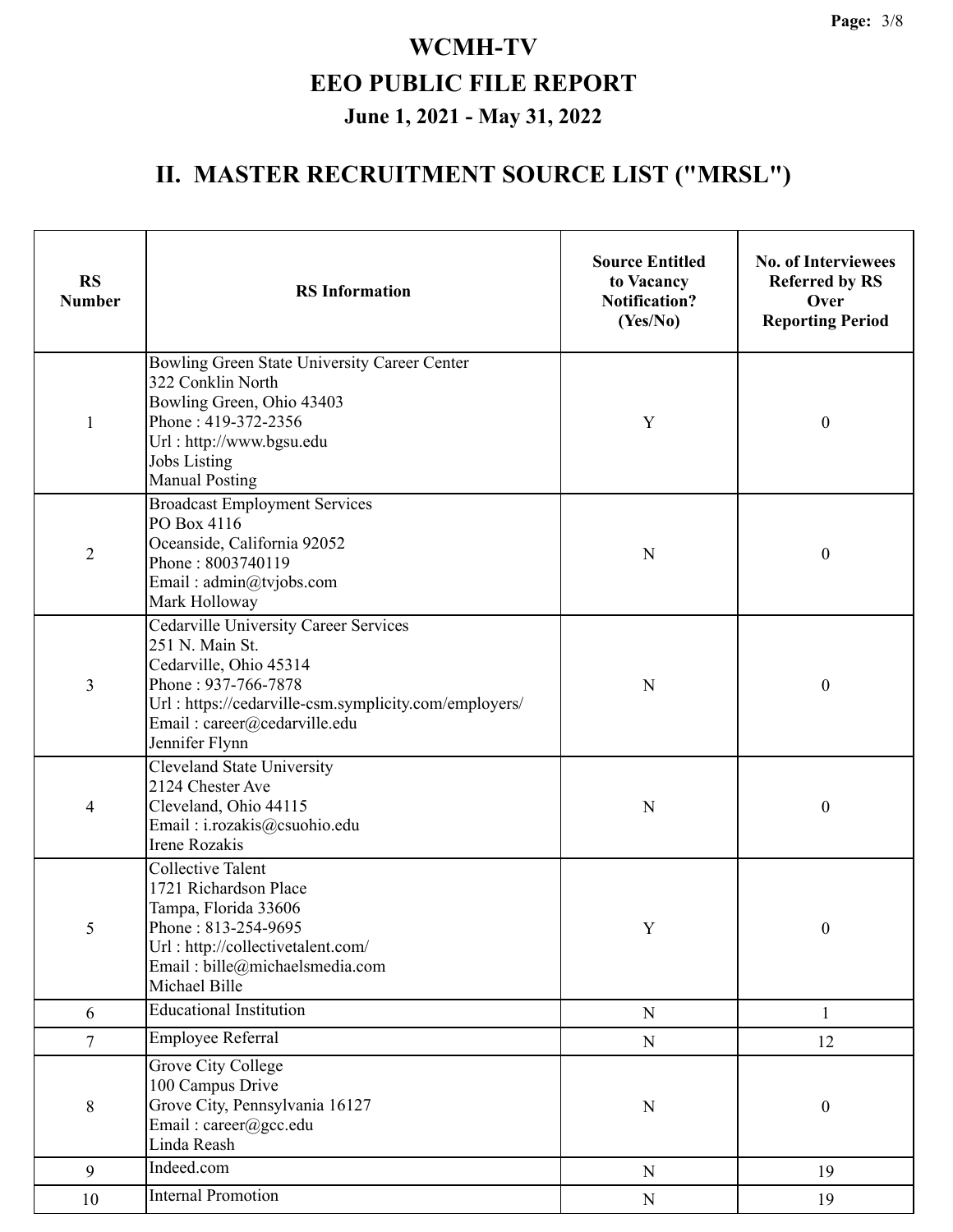| <b>RS</b><br><b>Number</b> | <b>RS</b> Information                                                                                                                                                                                               | <b>Source Entitled</b><br>to Vacancy<br><b>Notification?</b><br>(Yes/No) | <b>No. of Interviewees</b><br><b>Referred by RS</b><br>Over<br><b>Reporting Period</b> |
|----------------------------|---------------------------------------------------------------------------------------------------------------------------------------------------------------------------------------------------------------------|--------------------------------------------------------------------------|----------------------------------------------------------------------------------------|
| 11                         | International College of Broadcasting<br>6 South Smithville Rd.<br>Dayton, Ohio 45431<br>Phone: 800-517-7284<br>Url: http://www.icbcollege.com/<br>Fax: 1-937-258-8714<br>Kenny Pyles                               | $\mathbf N$                                                              | $\boldsymbol{0}$                                                                       |
| 12                         | <b>Intracompany Transfer</b>                                                                                                                                                                                        | ${\bf N}$                                                                | 20                                                                                     |
| 13                         | Job/Bulletin Board                                                                                                                                                                                                  | $\mathbf N$                                                              | $\overline{4}$                                                                         |
| 14                         | Kent State University<br>4314 Mahoning Ave NW<br>Warren, Ohio 44483<br>Phone: 3306758847<br>Nicolette Fenlock<br><b>Manual Posting</b>                                                                              | $\mathbf N$                                                              | $\boldsymbol{0}$                                                                       |
| 15                         | Linked In                                                                                                                                                                                                           | N                                                                        | 9                                                                                      |
| 16                         | LinkedIn<br>2029 Stierlin Court<br>Mountain View,, California 94043<br>Job Listing<br><b>Manual Posting</b>                                                                                                         | $\mathbf N$                                                              | 30                                                                                     |
| 17                         | MediaLine<br>PO Box 51909<br>Pacific Grove, California 93950<br>Phone: 800-237-8073<br>Url: http://www.medialine.com/jobs.htm<br>Email: medialine@medialine.com<br><b>Rick Everitt</b>                              | $\mathbf N$                                                              | $\boldsymbol{0}$                                                                       |
| 18                         | National Association of Black Journalists<br>8800 Lakewood Dr #117<br>Windsor, California 95492<br>Phone: 626-792-3846<br>Url: http://nabjcareers.org/contact<br>Email: info@nabjcareers.org<br><b>Jobs Listing</b> | Y                                                                        | $\boldsymbol{0}$                                                                       |
| 19                         | Native American Indian Center<br>67 E. Innis Ave PO Box 07705<br>Columbus, Ohio 43207<br>Phone: 614-443-6120<br>Url: http://naicco1975.org/<br>Email: necklacemerida@gmail.com<br>Mark Welch                        | N                                                                        | $\boldsymbol{0}$                                                                       |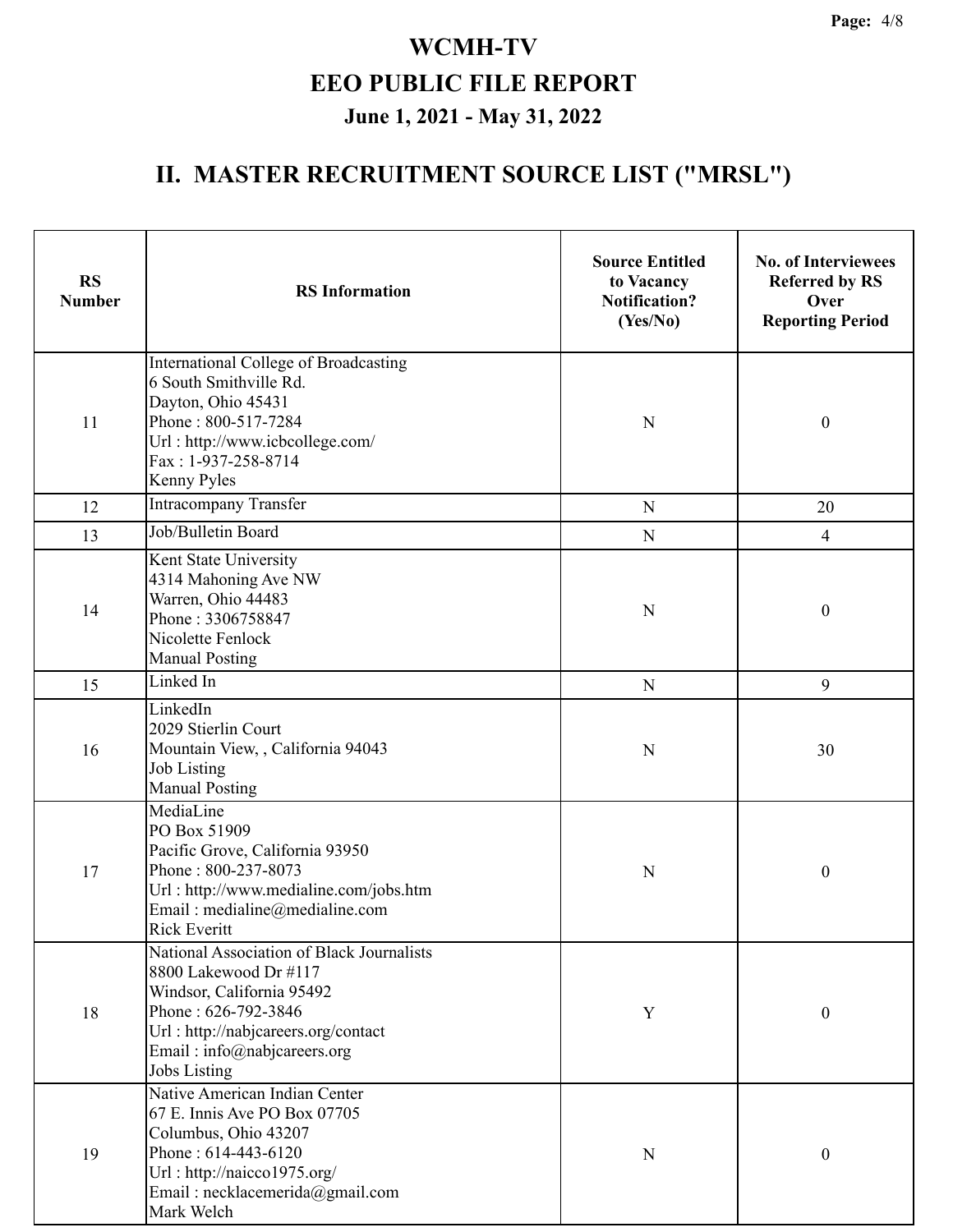| <b>RS</b><br><b>Number</b> | <b>RS</b> Information                                                                                                                                                                                                   | <b>Source Entitled</b><br>to Vacancy<br><b>Notification?</b><br>(Yes/No) | <b>No. of Interviewees</b><br><b>Referred by RS</b><br>Over<br><b>Reporting Period</b> |
|----------------------------|-------------------------------------------------------------------------------------------------------------------------------------------------------------------------------------------------------------------------|--------------------------------------------------------------------------|----------------------------------------------------------------------------------------|
| 20                         | Nexstar Media Group, Inc.<br>545 E. John Carpenter Freeway Suite 700<br>Irving, Texas 75062<br>Phone: 972-764-6715<br>Terri Bush<br><b>Manual Posting</b>                                                               | N                                                                        | 6                                                                                      |
| 21                         | Ohio Association of Broadcasters<br>88 E. Broad St. Suite 1180<br>Columbus, Ohio<br>Phone: 614-228-4052<br>Url: https://oab.formstack.com/forms/untitled form3<br>Email: klovell@oab.org<br>Katie Lovell                | Y                                                                        | $\boldsymbol{0}$                                                                       |
| 22                         | Ohio Center for Broadcasting<br>9885 Rockside Road Suite 160<br>Valleyview, Ohio 44125<br>Phone: 2164479117<br>Email: jhardy@beonair.com<br>Janice Hardy                                                                | $\mathbf N$                                                              | $\boldsymbol{0}$                                                                       |
| 23                         | Ohio Means Jobs<br>Office of Workforce Development PO Box 1618<br>Columbus, Ohio<br>Phone: 888-296-7541<br>Url: https://employers.omj.ohio.gov/account/login<br><b>Jobs Listing</b><br><b>Manual Posting</b>            | N                                                                        | $\boldsymbol{0}$                                                                       |
| 24                         | Ohio Sate University Job Board<br>Longaberger Alumni House 2200 Olentangy River Road<br>Columbus, Ohio 43210<br>Phone: 614-292-3314<br>Url: https://www.myinterfase.com<br><b>Jobs Listing</b><br><b>Manual Posting</b> | ${\bf N}$                                                                | $\boldsymbol{0}$                                                                       |
| 25                         | Ohio State University Career Services<br>1885 Neil Ave.<br>Columbus, Ohio 43210<br>Phone: 614-688-4522<br>Url: http://careers.osu.edu/<br><b>Randy Dineen</b>                                                           | ${\bf N}$                                                                | $\boldsymbol{0}$                                                                       |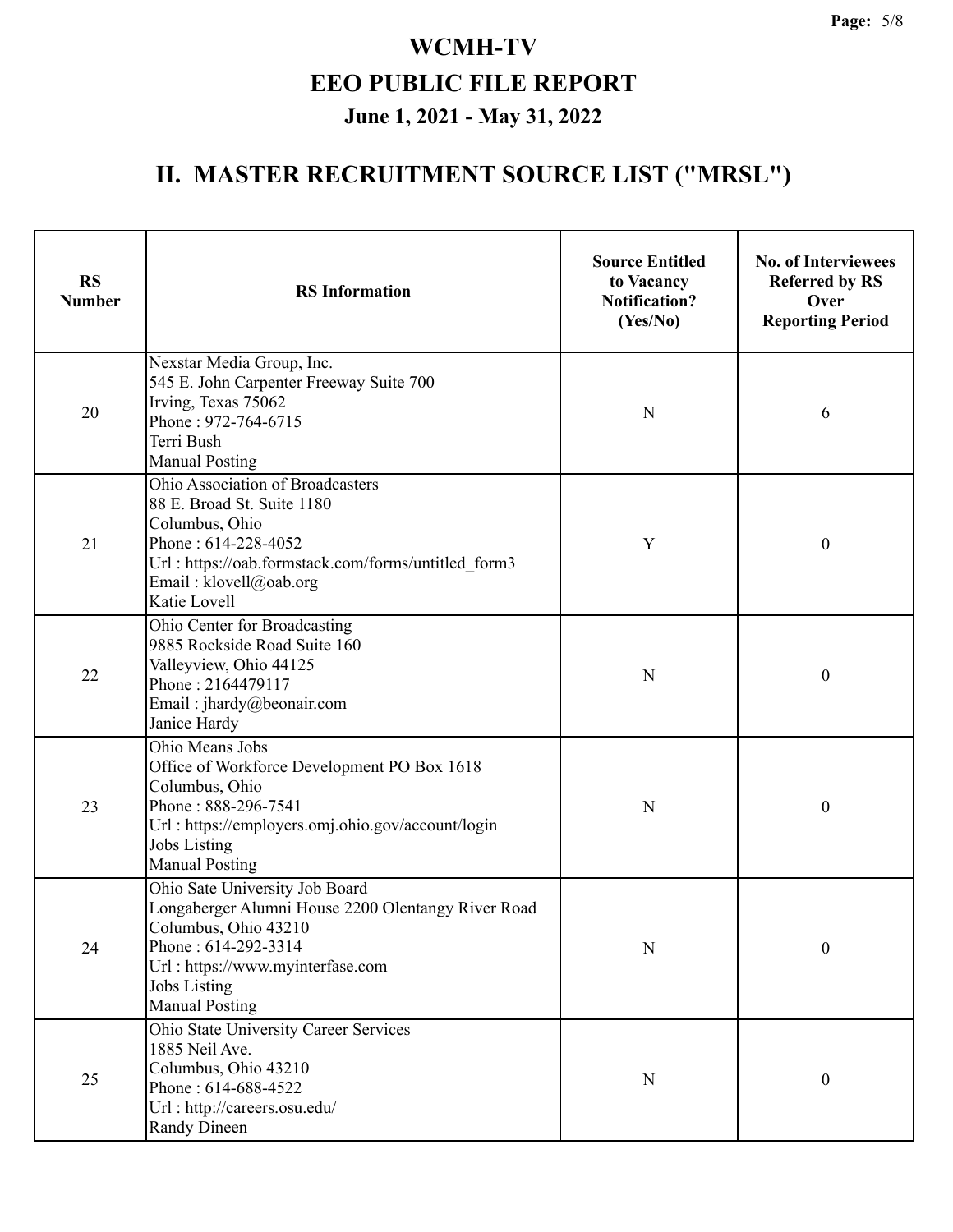| <b>RS</b><br><b>Number</b> | <b>RS</b> Information                                                                                                                                                                                                                                          | <b>Source Entitled</b><br>to Vacancy<br><b>Notification?</b><br>(Yes/No) | <b>No. of Interviewees</b><br><b>Referred by RS</b><br>Over<br><b>Reporting Period</b> |
|----------------------------|----------------------------------------------------------------------------------------------------------------------------------------------------------------------------------------------------------------------------------------------------------------|--------------------------------------------------------------------------|----------------------------------------------------------------------------------------|
| 26                         | Otterbein University Center for Career Planning<br>1 South Grove St<br>Westerville, Ohio 43081<br>Phone: 614-823-1456<br>Url: http://www.otterbein.edu<br>Email: career@otterbein.edu<br>Ryan Brechbill                                                        | N                                                                        | $\boldsymbol{0}$                                                                       |
| 27                         | <b>Rick Gevers Newsletter</b><br>355 E. Ohio St. #303<br>Indianapolis, Indiana 46204<br>Phone: 317-635-7912<br>Url: http://www.rickgevers.com/<br>Email: rick@rickgevers.com<br><b>Rick Gevers</b>                                                             | Y                                                                        | $\boldsymbol{0}$                                                                       |
| 28                         | <b>Talent Dynamics</b><br>600 Las Colinas Blvd. Suite 100<br>Irving, Texas 75039<br>Phone: 214-640-3139<br>Url: http://www.talentdynamics.com/jobs.cfm<br>Email: connell@talentdynamics.com<br>Sandra Connell                                                  | N                                                                        | $\boldsymbol{0}$                                                                       |
| 29                         | TV Jobs<br>PO Box 4116<br>Oceanside, California 92052<br>Phone: 800-374-0119<br>Url: http://www.tvjobs.com<br><b>Jobs Listing</b><br><b>Manual Posting</b>                                                                                                     | $\mathbf N$                                                              | 1                                                                                      |
| 30                         | www.mediagignow.com<br>300 South Riverside Plaza Suite 800<br>Chicago, Illinois 60606<br>Phone: 336-553-0620<br>Url: http://www.mediagignow.com<br>Email: customerservice@mediagignow.com<br>MediaGigNow.com<br><b>TOTAL INTERVIEWS OVER REPORTING PERIOD:</b> | N                                                                        | $\boldsymbol{0}$                                                                       |
|                            | 121                                                                                                                                                                                                                                                            |                                                                          |                                                                                        |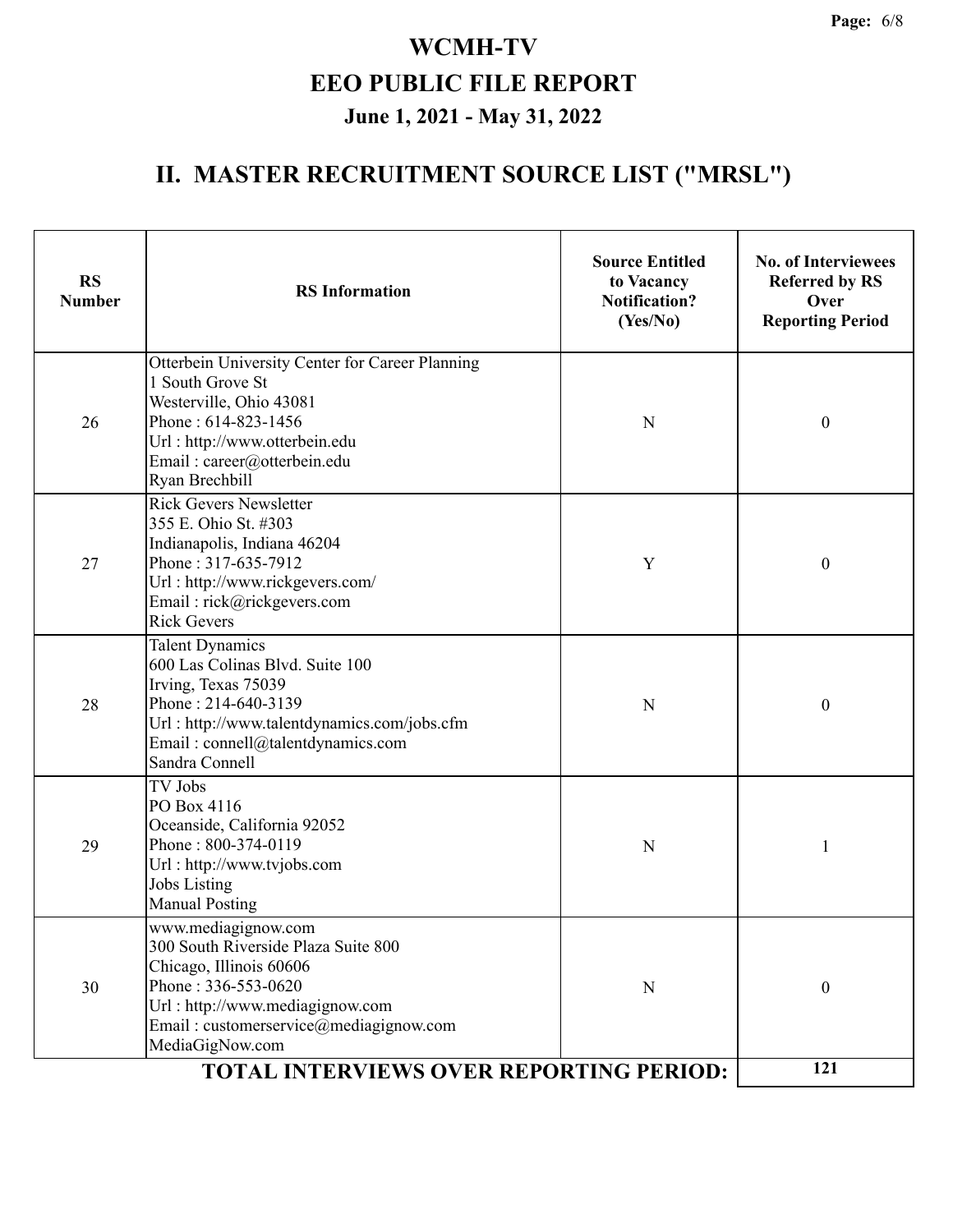#### **III. RECRUITMENT INITIATIVES**

|                 | Date       | <b>Type of</b><br><b>Recruitment Initiative</b><br>(Menu Selection)                | <b>Brief Description Of Activity</b>                                                                                                                                                                   | No. of<br><b>Stations</b><br>Participants | <b>Participant Title</b> |
|-----------------|------------|------------------------------------------------------------------------------------|--------------------------------------------------------------------------------------------------------------------------------------------------------------------------------------------------------|-------------------------------------------|--------------------------|
|                 | 11/10/2021 | Participation in events<br>or programs sponsored<br>by educational<br>institutions | The Station personnel participated as a<br>virtual speaker with Ohio University,<br>Leadership Pathway Program. He spoke<br>about his career decisions and job<br>requirements                         |                                           | Anchor                   |
| $\overline{2}$  | 11/15/2021 | Participation in events<br>or programs sponsored<br>by educational<br>institutions | The Station personnel participated as a<br>speaker at Ohio Wesleyan University<br>Public Relations Class. He spoke about<br>his career decisions and job<br>requirements.                              |                                           | Anchor                   |
| $\overline{3}$  | 11/17/2021 | Participation in events<br>or programs sponsored<br>by educational<br>institutions | The Station personnel participated as a<br>speaker at The Ohio State University<br>Department of Geography, Careers in<br>Meteorology. He spoke about career<br>decisions and job requirements.        |                                           | Meteorologist            |
| $\overline{4}$  | 12/3/2021  | Participation in events<br>or programs sponsored<br>by educational<br>institutions | The Station personnel participated as a<br>speaker at Olentangy Berlin High<br>School Journalism classes. He spoke<br>about his career decisions and job<br>requirements                               |                                           | Anchor                   |
| $\overline{5}$  | 12/16/2021 | Participation in events<br>or programs sponsored<br>by educational<br>institutions | The Station personnel participated as a<br>speaker with Columbus Media School<br>students. He spoke about his career<br>decisions and job requirements.                                                | 1                                         | Anchor                   |
| 6               | 12/17/2021 | Participation in events<br>or programs sponsored<br>by educational<br>institutions | The Station personnel participated as a<br>speaker with Northland STEM high<br>school students. He spoke about his<br>career decisions and job requirements                                            |                                           | Anchor                   |
| $7\phantom{.0}$ | 1/17/2022  | Participation in events<br>or programs sponsored<br>by educational<br>institutions | The Station personnel participated as a<br>speaker at<br>The Ohio State University Extreme<br>Weather and Climate Class Guest<br>Lecture. He spoke about his career<br>decisions and job requirements. |                                           | Meteorologist            |
| 8               | 3/10/2022  | Participation in events<br>or programs sponsored<br>by educational<br>institutions | The Station personnel participated as a<br>speaker at Franklin Road Academy<br>(Nashville, TN). He spoke about this<br>career decisions and job requirements.                                          |                                           | Anchor                   |
| 9               | 3/15/2022  | Participation in events<br>or programs sponsored<br>by educational<br>institutions | The Station personnel participated as a<br>speaker at Beechcroft High School's<br>Broadcasting Club. He spoke about his<br>career and job requirements                                                 |                                           | Anchor                   |